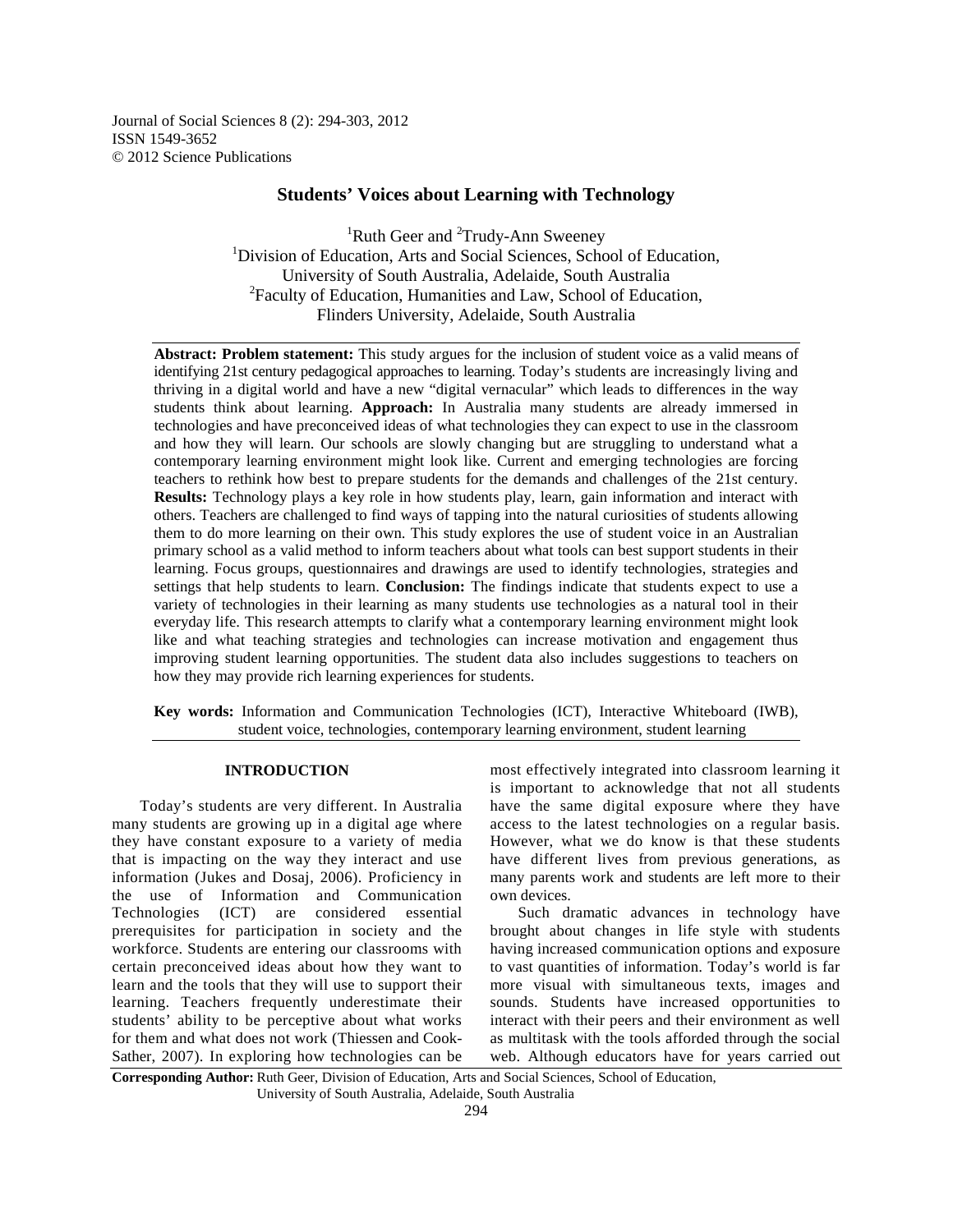extensive research on how students learn and what strategies should be used in the classrooms, not all this research has been widely accepted. There is still much debate about whether Gen Z and possibly also Gen Y students can be referred to as 'digital natives' (Bennett *et al*., 2008). There has always been variety in our classrooms, in the learning abilities of students, in their cultural backgrounds, in their learning preferences and in their general interests. In the same way there are differences amongst those referred to as 'digital natives'. What is known however is that different strategies and technologies are needed if we wish to engage students in meaningful learning?

 Currently new technologies are giving students a voice and an audience in the online world. Although it would generally be agreed that schools exist for the purpose of educating students, students are rarely involved in the democratic decision making processes of bringing about reform. This study argues for the inclusion of student voice as a valid method that can benefit both students and teachers in identifying pedagogical changes that can enhance the learning of students. As technologies are constantly emerging students can make a significant contribution by informing which technologies support their learning and what contemporary learning environments should look like. As teachers, we prepare students to problem solve, think critically and make ethical decisions. We empower them to have a voice, yet they have no meaningful voice in their own learning (Prensky, 2005). Thus, as teachers of the 21st century, it is important that we include students in decisions about what, where and how they learn while also negotiating authentic and rich assessment tasks. "To improve student achievement, it makes sense to go straight to the source-students" (Mitra, 2008)

 This study forms part of a larger 3 year longitudinal ICT project. It attempts to give students a voice that will inform teachers about what tools and strategies can best support them in their learning. A case study approach is used to unpack what a contemporary learning environment might look like. As is the case with adults, students do not have just one voice but differ in their experiences, opinions and modes of expression (Hargreaves *et al*., 2010). Therefore a variety of methods are used to collect data from Reception (5 year olds) to Year 7 (13 year olds) in a government primary school in South Australia. Students were asked to draw a picture of the things that helped them learn. The visual representations of tools that helped students learn and the accompanying comments of how they supported their learning were examined to identify what a contemporary learning environment might look like from their perspective.

Other data collection methods included responses from questionnaires and from a number of focus groups on what technologies they liked to use as well as skills and strategies that would make learning meaningful and engaging. By using a variety of methods the researchers were able to gain a more accurate picture of the technologies that students regard as supportive of their learning.

**Background:** Information and communication technologies are essential tools in today's world. The use of ICT provides opportunity for students to learn in multiple ways and in multiple spaces (Robertson *et al*., 2004). Students have indicated that ICT can make learning fun and enjoyable which might suggest more on-task behavior and better conceptual understanding. In a report on the value of technology for learning, Davies *et al*. (2008) identified that technology does have an impact on student engagement in learning. In addition, 60% of teachers reported that it better supported learners' diverse needs. Condie *et al*. (2007) also found that, when students utilized ICT in their learning, increased motivation and a high level of engagement was evident. Combined with other variables such as student independence, deeper understanding and higher order thinking, increased motivation may lead to improved achievement.

 Although vast amounts of money have been spent on the purchase of technologies (mainly computers), our education system is struggling to bridge the gap between how students live their lives and how they are expected to learn in schools. In general, students have access to a wide range of digital technologies which are often more current and less restrictive than the technologies at school. "They crave access to tools that let them network with peers or anyone else they choose to interact with" (Jukes and Dosaj, 2006). Students frequently find that when they enter the classroom they are limited in the way they use the technologies, which might be constrained either by the skills of their teacher, access in the classroom and currency of the technologies. Kent and Facer (2004), in their study on students' home and school use of ICT, suggest that "the school might act as a site of informal learning… and the home as a site of formal learning" (p. 452) as students have far better and less restrictive access at home. Such an idea challenges educators to think earnestly about how they might transform their classrooms to be engaging places of learning.

 There is an increasing body of literature that argues for the validity of student voice as a strategy for school reform. Teachers need to "take seriously what students can tell us about their experience of being a learner in school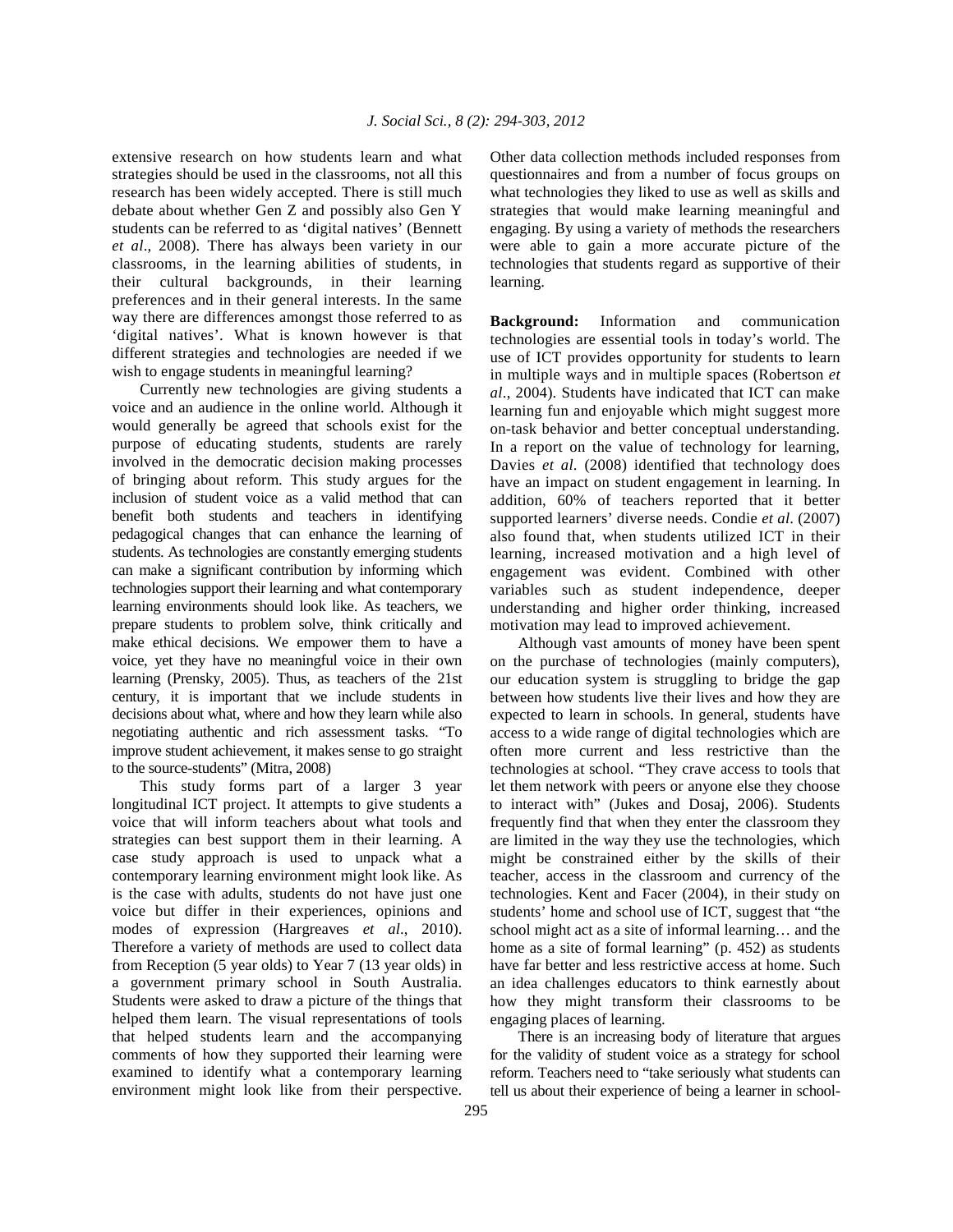about what gets in the way of their learning and what helps them to learn" (Rudduck and Flutter, 2004). At the same time when adopting the notion of listening, teachers also need to recognize that student voice is constrained by their experiences and background just as teachers are also limited by their understandings and knowledge. Fielding (2004) argues that the social setting and identity shape the way that both teachers and students view the world. Similarly language and also images are saturated with values. Despite these limitations student voice is important in seeking to personalize the learning and make it more meaningful for students.

 In further arguing for the value of student voice, Stefi-Mabry *et al*. (2010) suggest that it is ironic that teachers insist on students learning from them, but they rarely take time to learn from students. This can be exasperated by the lack of knowledge about individual students and their lives. Cook-Sather (2006) discusses the importance of listening closely to what students have to say, while also acknowledging that silence can be powerful as it can mean that it is not worthwhile or safe to speak. Through building relationships with students, teachers will gain a greater understanding of how they learn and what they think about learning. Although learner autonomy and independent thinking is encouraged there may be a sense of mistrust of the views of students (Savin-Baden, 2003). Without taking time to listen and understand students, the implementation of what might be considered sound pedagogical practices may in fact not engage students in the process. There is the danger that the learning may be more relevant to the teacher than the student (Jukes and Dosaj, 2006) as there can be a difference between how teachers think and how students think, as well as how they learn. When considering an educational change, the focus must always be on student learning.

 Research is increasingly providing evidence that technology is impacting positively on student learning outcomes (Davies *et al*., 2008; Condie *et al*., 2007). Cox *et al*. (2004) goes further in concluding that teachers' pedagogies, where technologies are appropriately chosen and effectively integrated, have a positive impact on student achievement. They suggest that the most effective use is where ICT are closely linked to curriculum objectives and are regular components of the classroom experience. Robertson *et al*. (2004) recommend that the pedagogy must be authentic which situates the learning within the students' everyday lives and their personal context. There is an emerging research interest in investigating student opinions. The use of student voice as a means of informing educational change can be grounded in a theoretical framework of constructivism, critical constructivism, critical pedagogy and the notion of listening to students -student voice (Stefi-Mabry *et al*.,

2010). Such theories underpin our understandings about how students build knowledge and the constructs under which they learn.

 Constructivist learning theories support the belief that students learn by actively constructing their own knowledge through building on previous knowledge and synthesizing it with new understandings. Prior knowledge is considered important in our contemporary understanding of learning which suggests that prior knowledge about our students is also important to ensure relevance and an active approach to learning. Critical constructivism which is built on constructivist beliefs argues that the role of schooling is to engage students in the knowledge production process which involves engaging students in analyzing, interpreting and building knowledge from diverse sources (Kincheloe, 2005). It also acknowledges that students come from diverse backgrounds and thus perceive their world in different ways supporting the view that student identities are important (Kincheloe, 2005). Teachers need to gain a greater understanding of their students by building relationships with them which will provide some insight into their learning and communication practices. Critical pedagogy, primarily based on the study of Paulo Freire, encourages students to think critically about their education situation. It is also grounded in the belief that every person deserves an education and thus need to be given the skills that will allow them to contribute as valued members of society while also improving them. Students are encouraged to rethink their understanding of the learning experience and their relationship with their teacher (Kincheloe, 2005). Such theories support the notion that students are key to their own learning. Thus, legitimising student perceptions and opinions gives credence to the use of student voice as a valid method for informing educational reform.

**The study:** This study reports on data collected from students about their learning in a metropolitan primary school in South Australia. The school has an enrolment of approximately 460 students ranging from Reception (5 year olds) to Year 7 (13 year olds) whose backgrounds tend to be middle class with 52% coming from non-English speaking backgrounds. About 90% of students have access to a computer at home with increasing access at school.

**Visual representations:** A number of methods were used to collect student data about what helped them to learn. One method required students to draw a picture of themselves with the various things that helped them to learn and to comment on how they used them. It was hoped that in asking students to visually represent an ideal learning environment that this might encourage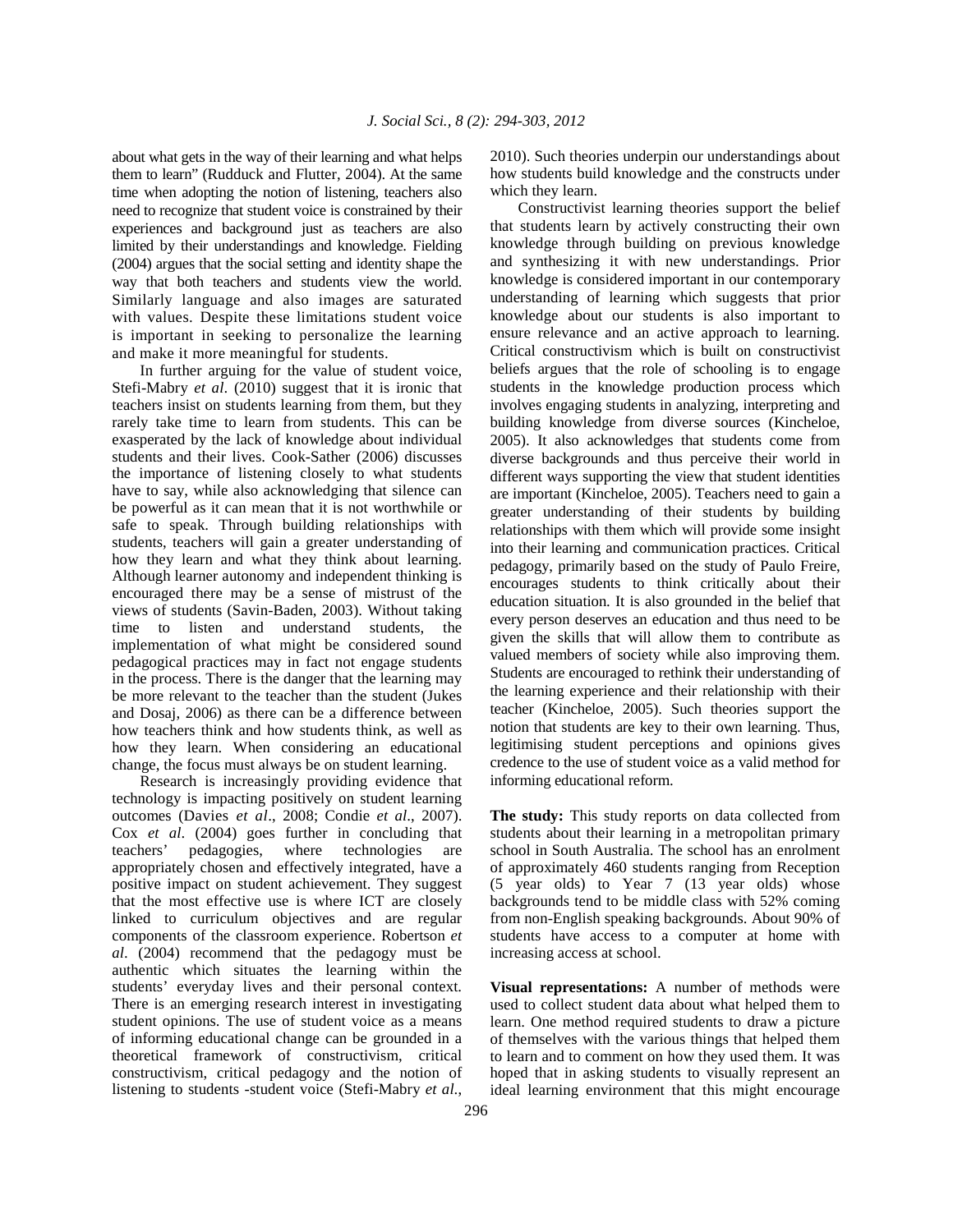more individual and free expression without the limitations of language which may be an issue for younger students. It would also allow for the identification of multiple tools. More traditional methods of data collection are often constrained by the type of questions and the way they are asked and interpreted by students. Also in focus groups young children will often agree with each other and gleaning individual responses can be difficult. At the same time it was recognised that their drawings are limited by their experiences, backgrounds and also teachers' influences and approaches. Students were given 30 minutes in which to draw their picture and provide an explanation of their drawing, if possible. It was hoped that such drawings would add breadth and depth to the data collected using questionnaires and focus groups.

 The drawings of 347 students were examined and the various resources identified in the drawings were recorded under a number of categories which included:

- New technologies: such as computers, laptops, the interactive whiteboard, bee-bots and educational games
- Old technologies: such as pencils, books, TV, clocks
- Persons: such as teacher, parents, family and friends
- Physical setting: such as furniture (round tables) library, environmental factors (sunlight)
- Activities: such as exercise, sport, excursions
- Personal aspects: such as brain, eyes, ears, food, drink
- Learning preferences: such as group work, posters and success criteria

 Overall, 67 different items were identified by the students which suggested that students differ in their preferences and the way they liked to learn. Students varied in their approaches with some opting to create an ideal classroom, while others drew their existing classroom but with the tools that they would like to use in their classrooms. Some students also included other aspects such as the senses, food and environmental aspects that might contribute to optimum conditions for focused and effective learning. The 10 most popular items identified from all the drawings are listed in the Table 1.

Table 1: Things that helped students learn

| runned and neiped beauents rearm |                |                |     |                |                |          |                |     |              |    |
|----------------------------------|----------------|----------------|-----|----------------|----------------|----------|----------------|-----|--------------|----|
| Year                             | Rec. Yr1       |                | Yr2 | Yr3            | Yr4            |          | Yr5 Yr6        | Yr7 | Total $(\%)$ |    |
| Student numbers                  | 51             | 47             | 41  | 36             | 40             | 28       | 52             | 52  | 347          |    |
| Computers/Laptop                 | 26             | -31            | 24  | 21             | 36             | 28       | 48             | 52  | 266          | 77 |
| <b>IWB</b>                       | 13             | 25             | 9   | 11             | 9              | 21       | 40             | 24  | 152          | 44 |
| Dictionary                       | 12             | 19             | 10  | 13             | 17             | 6        | 22             | 22  | 121          | 35 |
| <b>Books</b>                     | 30             | 21             | 4   |                | 21             | 15       | 15             | 13  | 120          | 35 |
| Teacher                          | 5              | 9              | 7   | 6              |                | 5        | 13             | 14  | 66           | 19 |
| Parents/Family                   | 3              | 3              |     | 6              | 2              | 3        | 3              | 19  | 46           | 13 |
| Friends                          | 0              |                | 5   | 10             |                | $\Omega$ | 8              | 17  | 42           | 12 |
| Library                          | 0              | $\overline{c}$ | 8   | $\overline{c}$ | $\overline{c}$ | 12       | $\overline{c}$ | 9   | 37           | 11 |
| Calculator                       | $\mathfrak{D}$ | 18             | 3   | 3              | 0              | $\Omega$ | $\theta$       | 3   | 31           | 9  |
| Pencils                          |                | 24             | 0   | 0              |                | 0        | 0              | 0   | 29           | 8  |

 Across the year levels, computers were identified as the most popular tool that helped students learn. As all the classrooms had an Interactive Whiteboard (IWB) these were also identified by 44% of the students as useful tools. It is also interesting that books and dictionaries were considered as more useful than some of the other ICT tools. Such comments included: "books help me learn because I know it's true if it is in the nonfiction section"; "the dictionary helps me learn because they have lots of words". Family and friends but especially the teacher was recognised as important to the learning process. "The teacher helps us by explaining things". Further comments illustrated the importance of having access to a variety of tools that might serve different purposes:

"I find technology helpful because it has many uses and can be a good way to share work. Success posters motivate me throughout the day. Natural light stops me from getting headaches. I can focus better. When my friends explain the study sometimes I understand it better? (Year 7 student)".

"Laptops, information books, success criteria and feedback from the teacher help me to learn because on the internet I find useful info for projects and assignments. Info books help me to get information; study success criteria helps me because it gives me an idea of how to present my work; and feedback also helps me because when I get feedback it helps me improve my study if needed? (Year 6 student)".

"The internet helps me to find out about stuff. The pencil helps to write the stuff about what you find out. The ruler helps to draw. The rubber helps to get rid of that stuff. The teacher helps you learn and the brain helps you think about that stuff? (Year 3 student)".

 The following two student drawings help to illustrate the things that they believe, helped them to learn.

 The Year 7 student (Fig. 1) suggests in her drawing, that there is not one tool in particular that helps her learn but the combination of many tools, as some tools are better for one task and other tools are better at helping her to find the answer to other queries. However, she identifies the advantage of technologies being constantly updated which may provide additional support for students in their learning.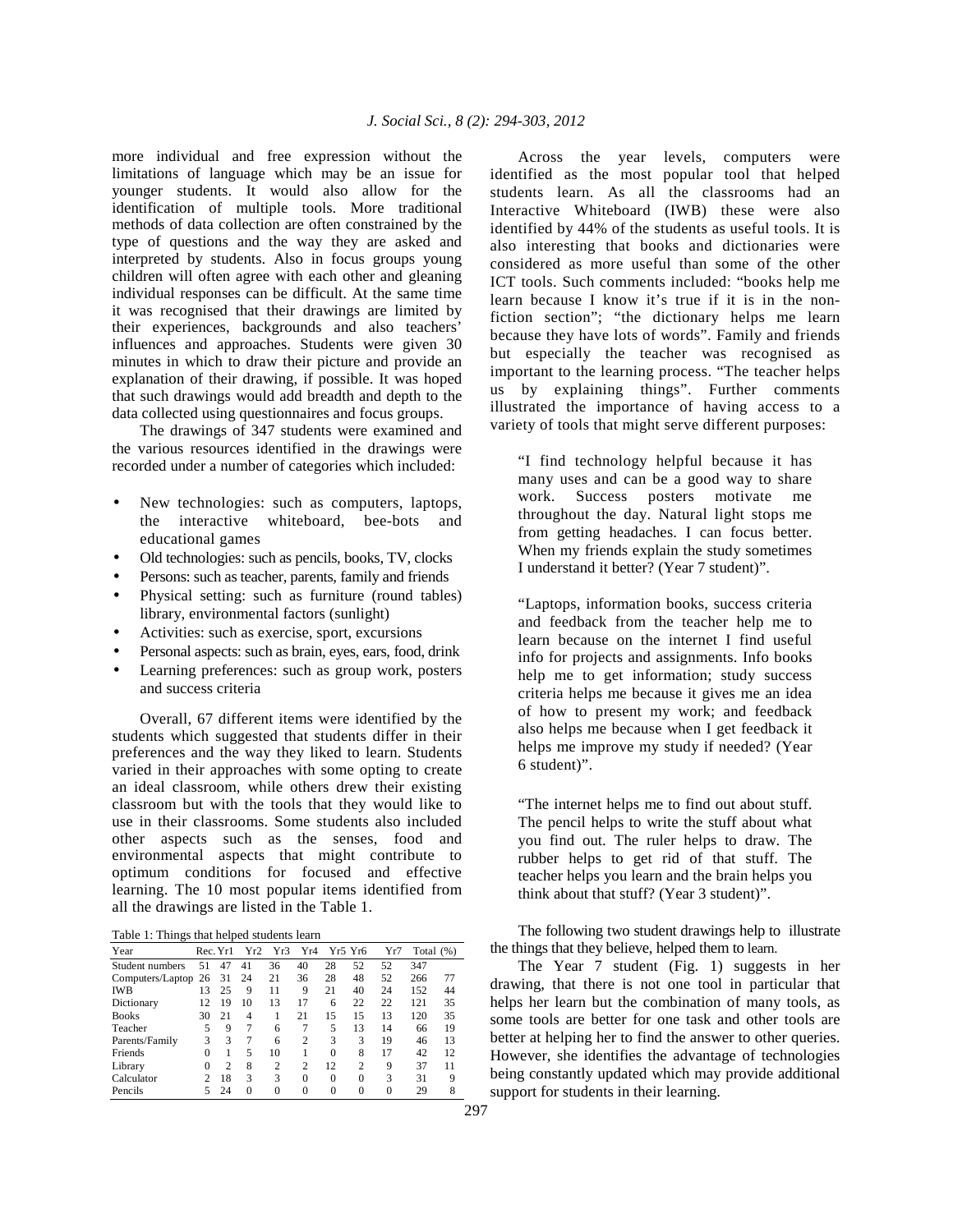

Female: ⊠

Draw a picture of yourself with the things that help you learn.

Male:  $\square$ 



#### How did these things help you to learn?

How did these things help you to learn?<br>They all have different ways of teaching me something. I really like the<br>variety because if one of the objects don't give you the answer, you can<br>try something else. Technology is gr





Fig. 2: Year 1 Student drawing of what helps him learn

 The Year 1 student (Fig. 2) shows that a wide variety of technologies, tools and people help him to learn. This suggests there are many resources that students expect to have access to that will help them to learn while also maintaining a healthy life style.

**Questionnaire:** A survey was given to Years 6 and 7 students in 2009 and 2010 with over 100 students responding each year to questions about their learning and the impact of ICT. In 2009, they were asked what advice they would give to teachers to help them with their learning. Their responses fell under four themes which included: Explicit explanations, clarification and feedback, catering for individual needs and strategies for improving the lessons. An example of some of the comments by students is summarised in Table 2.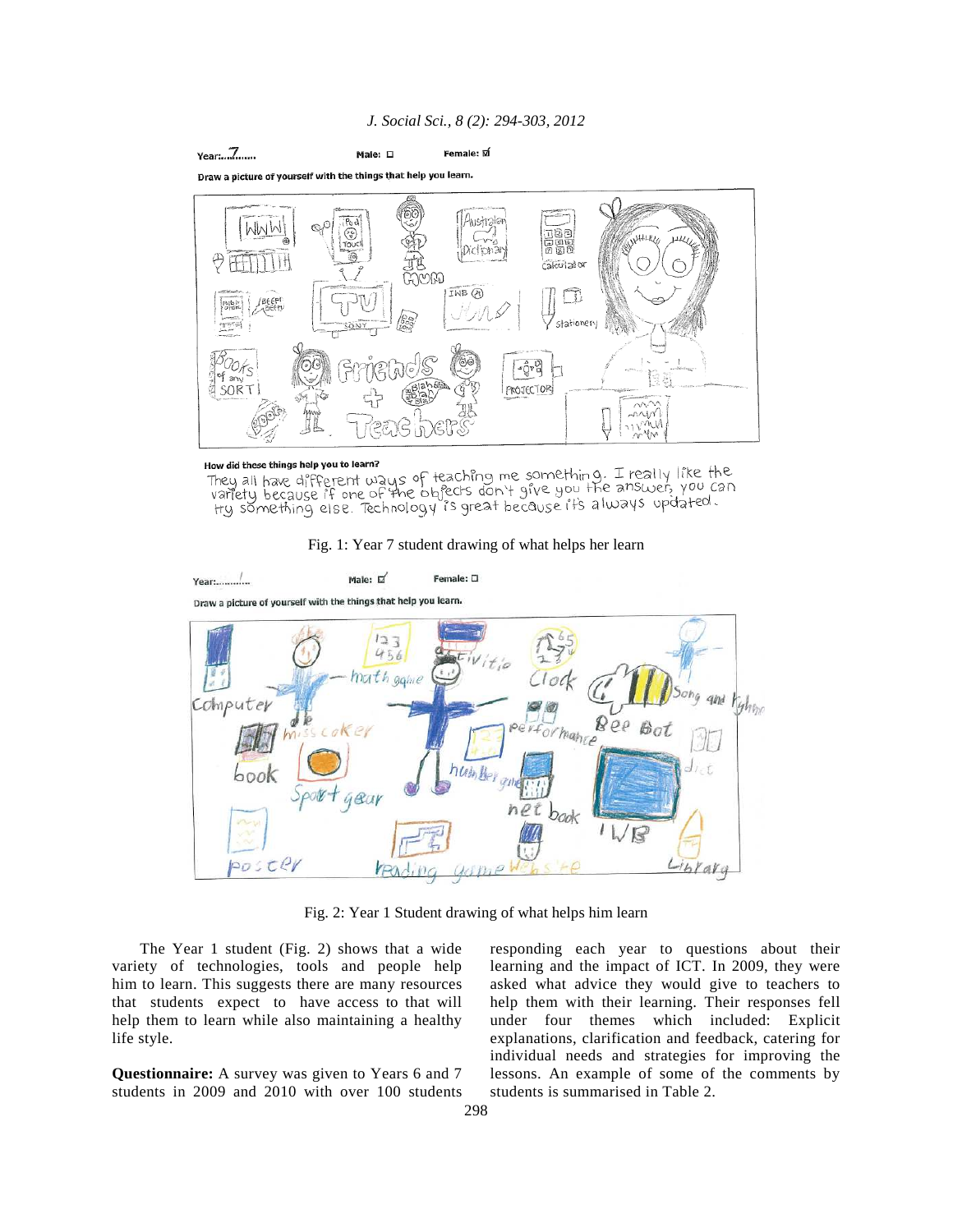| Table 2: Student advice to teachers |  |  |
|-------------------------------------|--|--|
|-------------------------------------|--|--|

| e aois 2. Diagoni au rice io icaensi<br><b>Explicit explanations</b> | Clarification and feedback                                        | Cater for individual needs                                    | Lesson suggestions                                                         |
|----------------------------------------------------------------------|-------------------------------------------------------------------|---------------------------------------------------------------|----------------------------------------------------------------------------|
| -do the tasks with the<br>students to help them                      | -personally talk to people and<br>give advice and don't just talk | -the advice for teachers that<br>I would give is to make sure | -to let us sit where we want or to<br>let us talk for a little bit between |
| understand the task.                                                 | in general.                                                       | you cater for every student's<br>needs.                       | lessons so we can discuss what<br>we are doing unless it is an             |
| -explain things better and                                           | -it would be good if teachers                                     | -more challenging ICT                                         | individual project. also to let us                                         |
| give me more examples.                                               | went around and asked<br>students if they understand the          | tasks, what we have already<br>is too easy for me. We need    | be ourselves.<br>-make learning fun, like add                              |
| -always encourage your                                               | lesson and if they don't then                                     | harder tasks for more                                         | things that people like in to the                                          |
| students and explain<br>things properly.                             | sit down and explain the task.                                    | advanced users (like me:))                                    | lesson.<br>-let us work in groups.                                         |
|                                                                      | -make sure to ask the children                                    | -talk to people more                                          |                                                                            |
| -my advice is to explain<br>things very well and don't               | "do you get it?"                                                  | individually, do more hands<br>on things.                     | -students having a say in<br>what they do.                                 |
| be mad if a student asks a                                           | -a bit more clearer in your                                       |                                                               |                                                                            |
| question even if you just<br>clarified.                              | talking and also to give more<br>Feedback                         | -let them talk to you more as<br>an individual.               | -give us more time on the web.                                             |
| -tell everyone lots of ways                                          | -you could help me with the                                       |                                                               |                                                                            |
| to do the task.                                                      | work I am troubled on.                                            |                                                               |                                                                            |

### Table 3: The impact of ICT on learning

| rable 5. The impact of Terr on real map<br>Interactive Whiteboards | Laptops/computers             | The Internet as a resource.    | Other technologies              |
|--------------------------------------------------------------------|-------------------------------|--------------------------------|---------------------------------|
| -it has had a massive                                              | -we have a lot of laptops     | -we can also write on our      | -my ICT teacher isn't very      |
| impact, it's a lot easier to                                       | and computers throughout      | blogs instead of writing our   | helpful so I don't really       |
| understand when using a                                            | our school. It has allowed    | reflections in a book.         | learn anything from him.        |
| project/interactive white                                          | me to complete work to        |                                |                                 |
| board and it's always easy                                         | a higher, more organized      |                                |                                 |
| to see.                                                            | standard.                     |                                |                                 |
| -this has allowed the                                              | -when there is something      | -the computer is a great       | However my local                |
| teachers to show stuff that                                        | that i am not sure with i can | resource to have in the        | computer nerd is really         |
| we wouldn't usually be                                             | go on the computer and        | classroom. Soon books will     | helpful: he taught me how       |
| able to see.                                                       | check.                        | not be used for our work       | to use Audacity,                |
|                                                                    |                               | and we will be using the       | Moviemaker and Publisher        |
|                                                                    |                               | computers.                     | when my ICT teacher             |
| -interactive whiteboards                                           | -it has helped me in          | -I think that ICT has really   | wouldn't help                   |
| have helped me to                                                  | different ways in my          | helped me because it           |                                 |
| understand things as the                                           | learning. I believe that I    | makes learning more            | -it has had a good impact       |
| teacher can show us what                                           | have done some high           | interesting and gives me       | because I am learning how       |
| we need to do on the                                               | quality work while using      | more variety of resources.     | to use different programs       |
| laptops and in our books.                                          | the laptops.                  |                                | and being able to surf the net. |
| -it is clearer to understand                                       | -I remember things better     | -by having computers           | -the impact that it has had     |
| things because I can see                                           | and the lessons on the        | involved in my learning it     | on me I've learnt how to        |
| things being explained.                                            | laptop are more enjoyable.    | has helped me to find more     | scan pictures on the            |
|                                                                    |                               | quality information for        | computer and do                 |
|                                                                    |                               | projects and things like that. | Claymation.                     |
| -I believe that ICTs (such                                         | - I think that using the      |                                |                                 |
| as laptops and interactive                                         | laptops has made learning     | -using ICTs in the classroom   | -this has impacted my           |
| whiteboards) have                                                  | easier, fun and exciting.     | has had both good and bad      | learning by if I am             |
| completely revolutionized                                          |                               | effect on my learning.         | struggling in maths I can       |
| the way that me and my                                             | -the computers made           | Good because it can            | go on a maths website.          |
| classmates learn.                                                  | finding information a lot     | provide me with quick answers  |                                 |
|                                                                    | faster and helped us get are  | and a way to make my work      |                                 |
|                                                                    | assignments done on time.     | neater, nicer and look like    |                                 |
|                                                                    |                               | I have put in more effort.     |                                 |

 In the 2010 questionnaire, students were also asked to comment on what impact ICT had had on their learning. Their comments (Table 3) tended to focus on positive benefits for them and have been categorised under a number of themes: such as the interactive whiteboard, laptops, the Internet and other technologies. Some key messages from these

comments suggest that technologies can make concepts easier to understand, more enjoyable, more professional looking as well as providing an incredible resource by way of the Internet. Year 4-7 students were asked about what they valued in their learning and chose from a list of 21 items, collated from responses from student focus groups held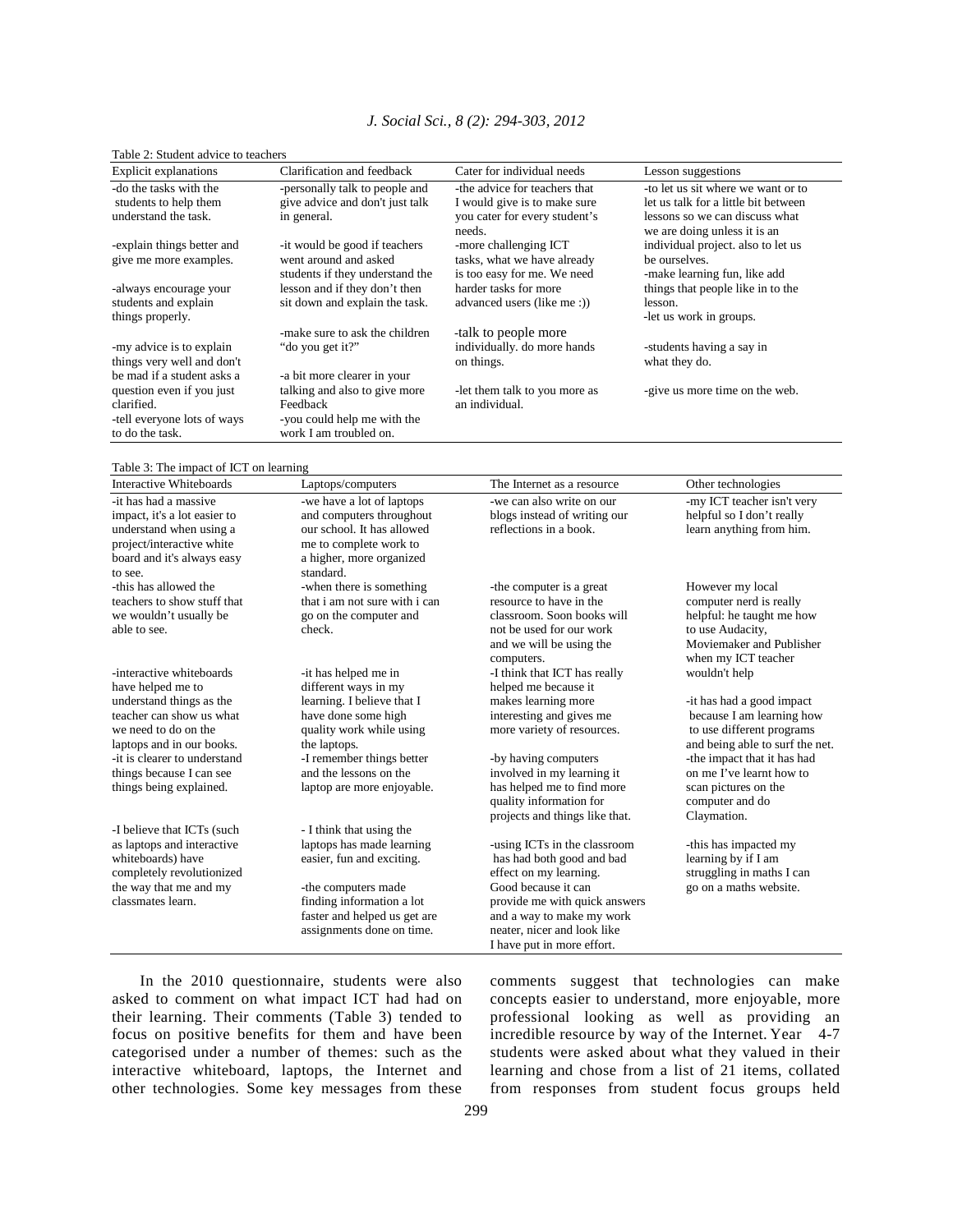across a number of schools in the project. The most common items identified were:

- Teachers explained things well
- My teachers encouraged me to achieve
- My teachers provided useful feedback

 The statement relating to teachers' use of ICT surprisingly, did not feature in the top 10 most selected items. This suggests that the students considered good teaching strategies as critical to their learning as the resources that they had at their disposal.

**Focus groups:** In addition, six student focus groups across the various year levels were held to gain further clarification on how computers were being used and how they were supporting their learning. The younger students particularly liked playing games that helped them with their numeracy and literacy skills. In particular, they liked the use of animation, audio and feedback. One Reception student commented:

"I like the cat game where there is an orange and a black cat [on a number line] ... and you have to choose the right number [if you add up both numbers] … if you get it right the cat says 'Purrrrfect!"

 Both the year 1/2 and year 2 student focus groups explained that they liked the interactivity of the IWB and when the teacher demonstrated what to do. One student commented:

"We can move around and use the pen on the IWB; on the computer you just sit there and type. The interactive whiteboard makes it easier to see [as a whole class] (unlike a computer monitor) and the teacher can show you what you need to do".

 Similarly, the middle primary school students explained that they liked it when the teacher used the IWB to "show us what to do when we have the laptops". The students also added that it was also helpful when the teacher shared the IWB files because then "there is no need to copy down notes".

These students described a strong connection between the uses of the technology as tools to support clear learning intentions related to inquiry learning projects. They spoke about how they enjoyed "challenging tasks" where they had the

opportunity to create an original product that required 'persistence' (one of the school's five keys to success).

 For example, the group enthusiastically explained how they were currently using the Internet to research questions about how to save specific endangered animals of their choice and their plans to take photos for their individual presentations of their findings whilst on their forthcoming overnight "Zoo Snooze". Another example was when they created short videos using PhotoStory and Clay Animation using their own images and props. This group stated:

"We need technology as some things can't be done in books- like multimedia. … If I make a mistake in writing in my book I would waste valuable learning time trying to rub it out but on the computer I can easily edit it. … I see a red line if I have a spelling mistake and a green line if there is a problem in a sentence. … The suggested spellings help us to learn the correct spelling of words".

 Interestingly, one student commented that they "wouldn't want to use a laptop all of the time as they would be glued to it and their handwriting would become wonky!"

 The older primary students spoke more about the opportunities for communication and sharing of ideas afforded by the Internet. They claimed that it was important for them to learn how to use technology, as it is an important part of living in the 21st Century. "We have laptops, not stone to carve!" Blogging was popular as it enabled them to keep a record of their learning as well as share their learning with their parents. The students also found it valuable when the teacher shared recommended websites via the class blog and the social bookmarking website (del.icio.us). One student commented:

"It's easy to keep in touch with friends using my school email account as I can use it from home and school … and it doesn't use up phone credit. Email is a really good way to share our study with teachers and receive feedback before the due date. That way, we can get a better mark".

 Students also highlighted that "the technology helps me with my leaning as it keeps it exciting, new and interesting. You are always wondering what you are going to do next. I get excited about using the laptop". Another student pointed out: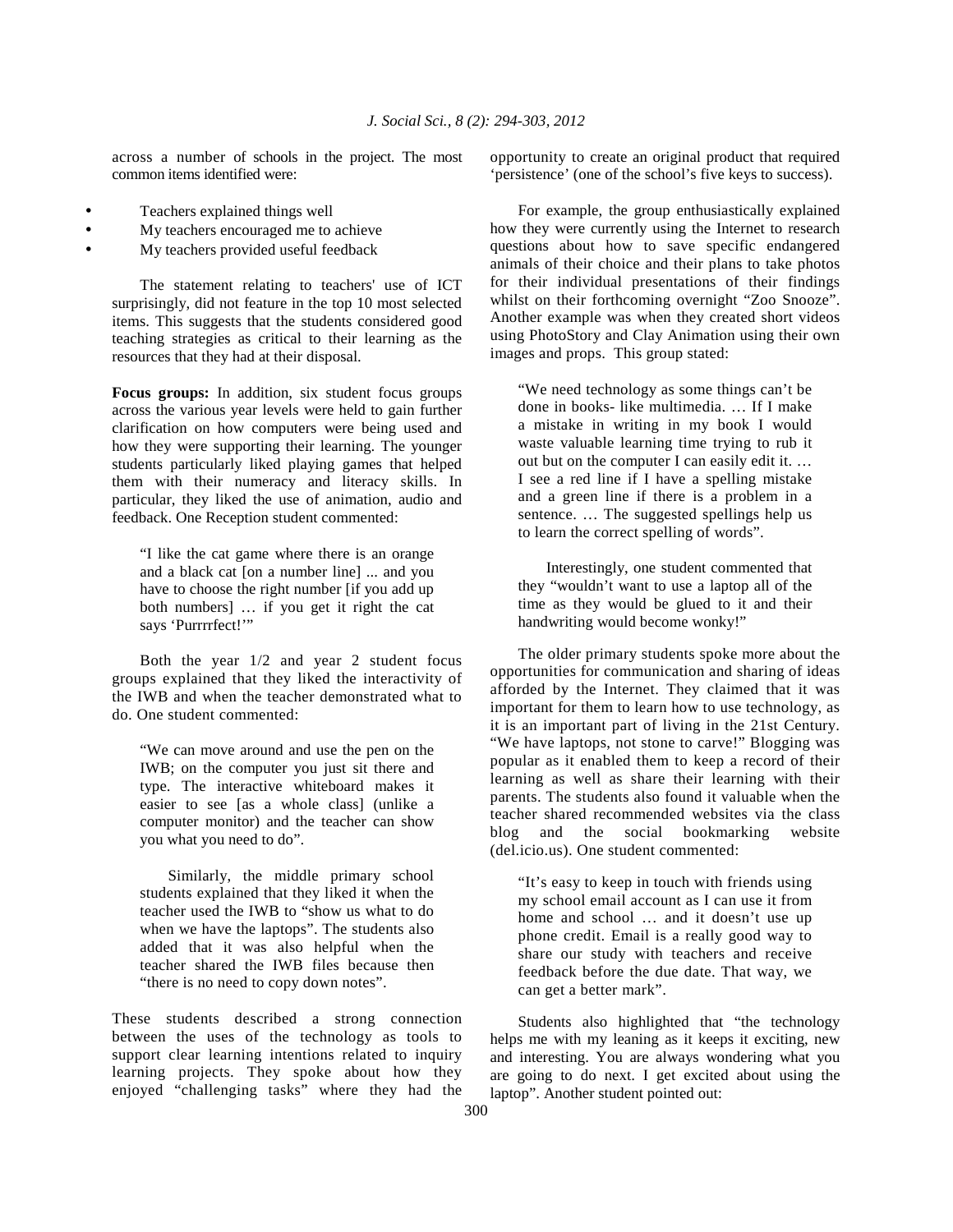"For me, I have the handwriting style of a first grader so it helps me to improve my writing by making it neater and easier for the teacher to read. Normally, when I write, I rush to finish but if I am typing, it helps me to slow down and re-reading my study is easier".

## **DISCUSSION**

 This study uses the notion of student voice to represent data both visually and verbally. The drawings provided students with the opportunity for expression that was not necessarily dependent on their ability to articulate their thoughts. Although limited by the self-reporting nature of the responses, it did highlight the need to provide students with a variety of tools that will enable them to access, analyse and present information using a variety of media that are both challenging and enjoyable. It is also necessary to note that student experiences were to some extent limited by the context and culture of the school in which the data was collected and therefore may not be transferable to other educational settings.

 Although the findings do not provide any new revelation on what helps students to learn it does suggest that the use of ICT does engage students and students do expect to use it for their learning. Students recognise such benefits as giving them ready access to a wealth of information for projects. They also believe that it makes learning more enjoyable and fun and also easier to produce professional looking and quality work. ICT also keeps them engaged in their study by using a variety of media to explain concepts and enhance their understanding. In addition, it supports greater collaboration between students. Students also requested more time to discuss their study with others as the use of ICT made it much easier to study collaboratively on projects.

 Another aspect that was made clear particularly from the survey and focus group data was that the teacher was recognised as being important in the learning of the students. Teachers play an important role as a role model and in their design of meaningful learning tasks where ICT is used as a tool associated with clear learning objectives and student-centred and inquiry-based learning approaches. They saw the teacher as being the person who could explain difficult concepts, ensure that they understood the task, would cater for the individual needs of students and would use different strategies and media to aid this. The teacher was seen as the person to facilitate the learning, although the findings suggest that older students were less comfortable about the teacher's ability to use appropriate technologies. From the student

questionnaires there was a sense that students were sometimes held back in their use of ICT because their teachers were not comfortable with the tool or they felt they firstly had to teach students the skills. Although the teacher did not feature predominantly in the drawings, it was assumed by many that the teacher would be involved in their learning. Many of the students understood the drawing activity as a medium for identifying tools that could help them learn, rather than the people.

 Although large amounts of money have been spent on putting technology into the schools, limited resources are available for professional development for teachers. Jones (2004) in his review of the research literature identified a number of actual and perceived barriers to the uptake of ICT by teachers. One of the key determinants was the teachers' level of engagement with ICT and their level of confidence in using the technology. Other factors included the level of access to ICT and the appropriateness of the professional development in not only addressing the technical skills but also the pedagogical aspects related to effective ICT integration. Teachers' pedagogies have also been shown to affect students' achievements and are influenced by such factors as the type of technologies chosen, the ways they are utilized and the extent to which teachers plan and prepare for the integration (Cox *et al*., 2004).

 From the data it has become obvious that students learn in different ways and therefore different tools and strategies are needed to equip students as citizens in the 21st century. The teacher is critical in ensuring a mix that caters for the varying needs of students and in helping them to develop the higher order thinking skills that are needed to contribute to society. Although students in this study do like to use technologies, particularly those available to them at home, they recognised that other things are also important to their learning, such as a healthy lifestyle with a drink bottle to keep hydrated or brain food to help their concentration or more traditional tools such as a dictionary because they find it easier to look up the word or a pencil and exercise book because they want to quickly jot something down and transport it easily, or maintaining their handwriting capabilities. With students being active online participants even from an early age, there is a need to promote digital citizenship in schools to ensure that students understand their roles and responsibilities in digital society and are able to connect appropriately and safely with learning partners and resources that open possibilities for education (Ribble, 2011).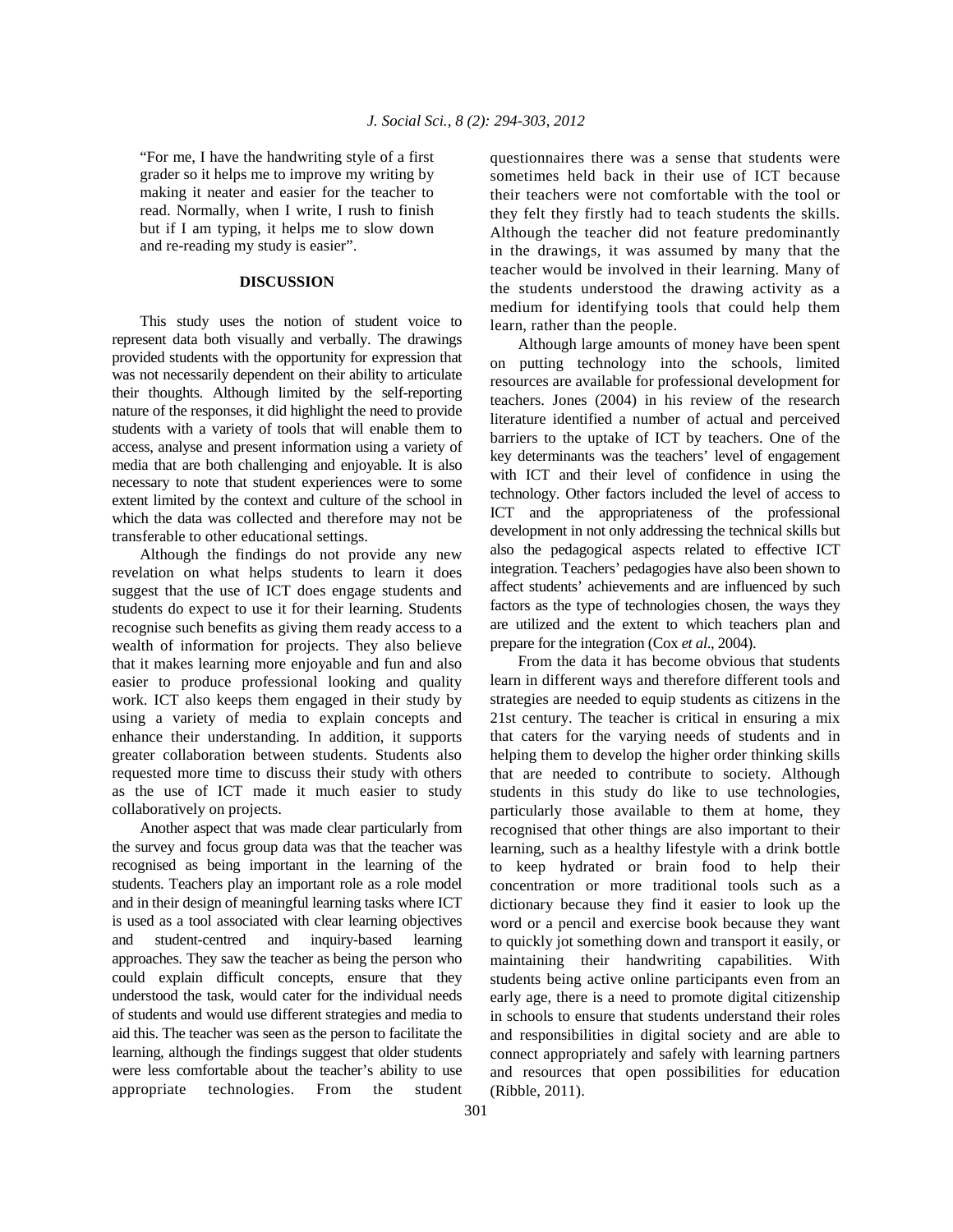#### **CONCLUSION**

 This data leaves educators with the challenge of seeking the holy grail of what an innovative contemporary learning environment might look like for today's students. As discussed earlier there is much research in trying to design and identify the cognitive skills and strategies required for the 21st century classroom. Today's students are different, classrooms are more multicultural and the challenges faced by students, teachers and the school community have become more complex. The complicated lives of students outside of school has led to further challenges with students having increased independence resulting in augmented cyber-safety concerns. Although current research cannot directly claim that ICT has improved student outcomes we do know that there are decided benefits and that its effectiveness is very much dependent on the teacher having a sound pedagogical understanding of how technologies can be effectively employed to enhance student learning. In considering the list of tools that students consider important to their learning we also need to consider the school infrastructure in supporting the mix of tools as well as the professional development required to assist teachers in making the pedagogical shift. Required infrastructure and professional development opportunities will not happen without strong and committed school leaders who can identify how such complexities can be addressed within their varied school contexts.

 Although there are no new insights from the data it has further given students a voice in assisting teachers to support them and better understand the tools that help kids learn. We know that students do not necessarily know what they do not know. This highlights the importance of the teacher in facilitating the learning and in helping them to acquire the skills and strategies needed to be successful in today's society. Students in general are drawn towards technologies as a motivational force that can assist their learning but they are not generally in the position to decide whether a particular technology is the most appropriate tool or how best to utilise it. From the data it can be concluded that technologies are only some of the many tools that can motivate, engage and enhance students in their learning. Other more traditional tools, the design of the physical space, the outside environment as well as teachers, friends and family all help students to be successful. There have always been compounding factors that help students learn but the increase in the availability of tools and other social, cultural and environmental factors require a multiplicity of tools in today's classroom. The challenge remains to

explore and implement learning that identifies a 21st learning environment without forgetting that a lot of learning does occur outside the classroom as well.

#### **REFERENCES**

- Bennett, S., K. Maton and L. Kervin, 2008. The 'digital natives' debate: A critical review of the evidence. Br. J. Educ. Technol., 39: 775-786. DOI: 10.1111/j.1467-8535.2007.00793.x
- Condie, R., B. Munro, L. Seagraves and S. Kenesson, 2007. The impact of ICT in schools-a landscape review. British Educational Communications and Technology Agency (BECTA).
- Cook-Sather, A., 2006. "Change based on what students say": Preparing teachers for a paradoxical model of leadership. Int. J. Leadership Educ., 9: 345-358.
- Cox, M., C. Abbott, M. Webb, B. Blakely, T. Beauchamp and V. Rhodes, 2004. A review of the research literature relating to ICT and attainment. London: British Educational Communications Technology Agency (Becta).
- Davies, S., Steve and Pittard, 2008. Harnessing technology review 2008: The role of technology and its impact on education. Full report*.* British Educational Communications and Technology Agency (BECTA).
- Fielding, M., 2004. Transformative approaches to student voice: Theoretical underpinnings, recalcitrant realities. Br. Educ. Res. J., 30: 295- 311.
- Hargreaves, A., A. Lieberman and M. Fullan, 2010. Second International Handbook of Educational Change. 1st Edn., Springer, Berlin, ISBN: 9048126592, pp: 1077.
- Jones, A., 2004. A review of the research literature on barriers to the uptake of ICT by teachers. BECTA ICT Research.
- Jukes, I. and A. Dosaj, 2006. Understanding Digital Children (DKs): Teaching and learning in the new digital landscape. The InfoSavvy Group, Prepared for the Mass Teacher Lecture, Singapore.
- Kent, N. and K. Facer, 2004. Different worlds? A comparison of young people's home and school ICT use. J. Compu. Assisted Learn., 20: 440-455. DOI: 10.1111/j.1365-2729.2004.00102.x
- Kincheloe, J.L., 2005. Critical Constructivism Primer. 1st Edn., Peter Lang, New York, ISBN: 0820476161, pp: 185.
- Lindquist, J., 2010. What's the trouble with knowing students? Only time will tell. Pedagogy, 10: 175- 182. DOI: 10.1215/15314200-2009-030